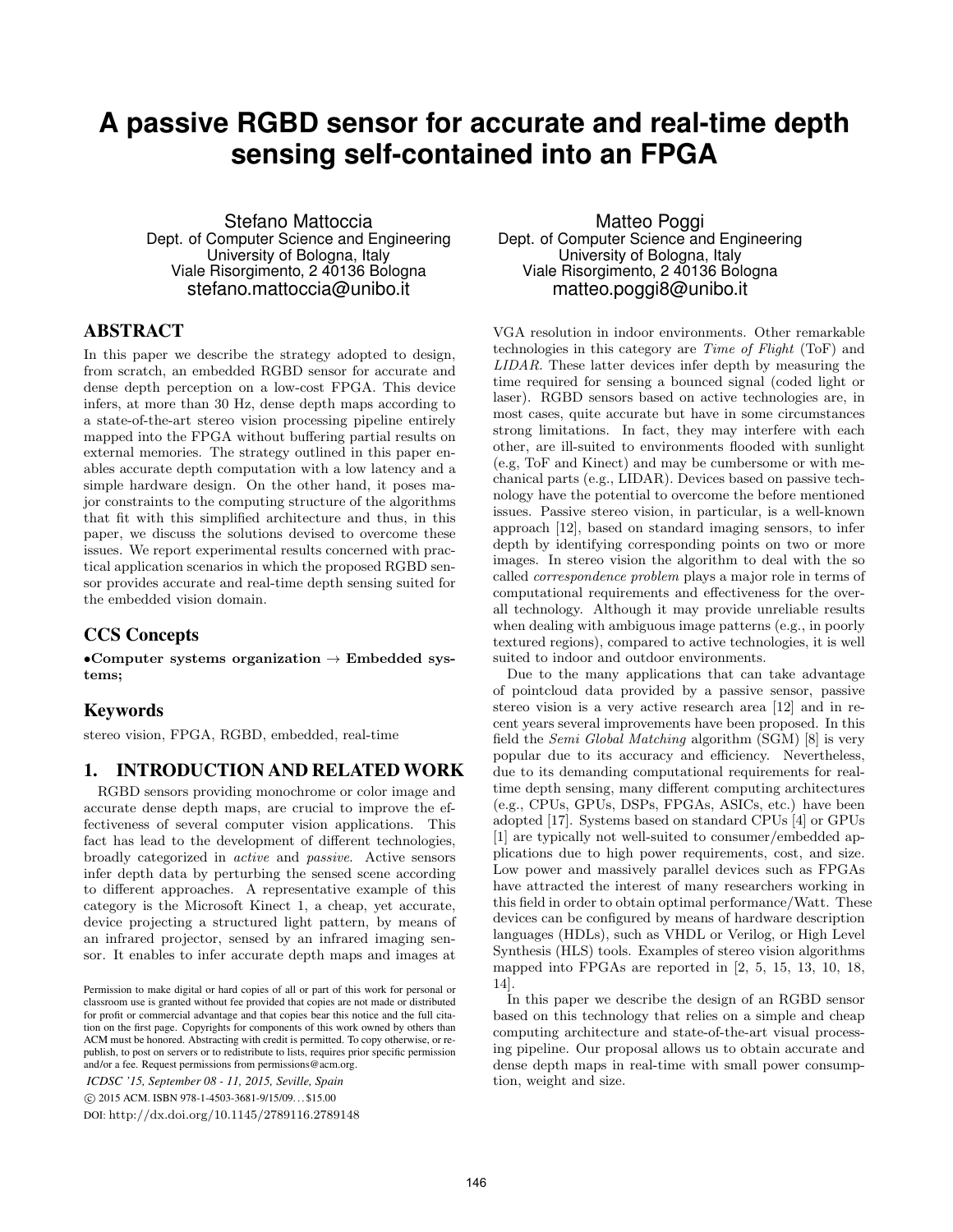

Figure 1: Left) Main functional components of the RGBD sensor. - Right) Optionally stackable PCBs. The stereo head in this configuration has a baseline of 6.6 cm.

# 2. ARCHITECTURE OF THE 3D SENSOR

Our design goal was aimed at developing, from scratch, an effective 3D sensor based on stereo vision technology suited for embedded applications. In particular, major constraints in our design were concerned with depth maps accuracy, low latency, reduced power consumption, low weight and size. Moreover, we also were interested in a simplified and low cost hardware design basically made of two imaging sensors, a low-cost FPGA and a communication controller. To further simplify the hardware design, we considered the opportunity to avoid external memory devices and, after a thorough evaluation, we decided to adopt this solution. This yielded a significant simplification to the hardware design at the expense, on the other hand, of an increased effort for algorithm implementation, mostly required to devise solutions suited to the small memory available inside the FPGA. Regarding the reconfigurable device, we adopted the Spartan 6 LX family focusing in particular on models 45, 75 and 100. The main functional components of our hardware design are outlined on the left of Figure 1: the stereo head, the modules implemented into the FPGA and a USB controller (Cypress FX2). The stereo head is based on two Aptina mt9v034 sensors (monochrome or color, WVGA resolution at 60 fps) configured in a master-slave setup for synchronized image acquisition. The processing board is basically made of an FPGA, on which the processing pipeline has been mapped into, and an external USB controller to handle communications with the host computer. The USB connector also provides power supply to the whole camera, including the stereo head. In the figure, at the left, we can also notice an 8 bit RISC micro-controller (referred to as micro), synthesized into the FPGA as a softcore (Picoblaze), in charge of handling configuration messages between the host and the RGBD sensor. In Figure 1, at the right, are shown the two optionally stackable PCBs corresponding to the stereo head and the computing platform. The weight of the overall RGBD sensor, with M12 lenses and holders, is about 90 g and its power consumption is below 2.5 W. The imaging sensors are configured in LVDS mode by means of appropriate I2C commands. The first module of the processing pipeline implemented into the FPGA, the deserializer, extracts synchronized stereo pairs from the incoming high-speed LVDS stream. With a pixel frequency of 24 MHz the LVDS stereo stream is clocked at 432 MHz (i.e., 18X, in order to encode, in the same time,  $8 + 8$  bit for the two pixels plus a *start* bit and a *stop bit*). Of course, the LVDS setup adopted, compared to a simple parallel transmission, requires a more complex front-end to extract the image pixels and also leads to a slightly increased power consumption. On the other hand, this solution allows us to put the stereo-head up to 5 m from the computing platform and hence enables to better customize the hardware setup according to specific application requirements. Once completed the deserialization phase within the FPGA, the visual processing pipeline executes the following tasks before sending the out its outcome to the host computer via the USB interface; image rectification, census transform, stereo matching and filtering outliers.

## 3. HARDWARE DESIGN CONSTRAINTS

The hardware design outlined in the previous section induces major constraints to the computational structure of the visual processing pipeline. In fact, the whole memory available for buffering partial results consists of the blockrams (BRAM), look-up-tables (LUT) and flip-flops (FF) available inside the FPGA. For instance, the FPGA models adopted in our design have BRAMs, the largest amount of memory inside the reconfigurable logic, of about 300 KB. Therefore it would not be enough to store an entire frame at VGA resolution (about 300 KB). Moreover, another issue is concerned with image rectification that requires, for undistortion tables, an additional amount of memory multiple of the image size. Finally, a further problem related to the missing external memory is concerned with frame buffering that, for the same reasons outlined before, is not enough to handle the whole output of the visual processing pipeline (e.g, 16 bit disparity map, left and right original or rectified stereo pair). For each of the issues highlighted so far we have adopted appropriate methodologies, described in the next sections , aimed at obtaining a good trade-off between hardware resources and depth sensing accuracy.

# 4. VISUAL PROCESSING PIPELINE

In this section we describe how each module of the visual processing pipeline, depicted in Figure 1, has been mapped into the FPGA. Each one, excluding the deserializer and the USB front-end implemented in VHDL, has been coded in C using HLS tools available in the Xilinx Vivado environment. Moreover, the processing modules are interconnected with small FIFOs synthesized into the FPGA. Excluding the deserializer and the USB front-end, the modules are clocked at the 24 MHz pixel frequency. In our implementation we deeply adopted the on-the-fly methodology [11], for processing and buffering, in order to minimize as much as possible memory requirements.

#### 4.1 Image rectification

The stereo stream is warped, according to the calibration parameters to obtain a stereo pair in standard form with epipolar lines aligned to the image scanlines. The conventional approach for warping each image point  $(x, y)$  consists in reading from the undistortion table the floating-point coordinate  $(x', y')$  required for bilinear interpolation. A first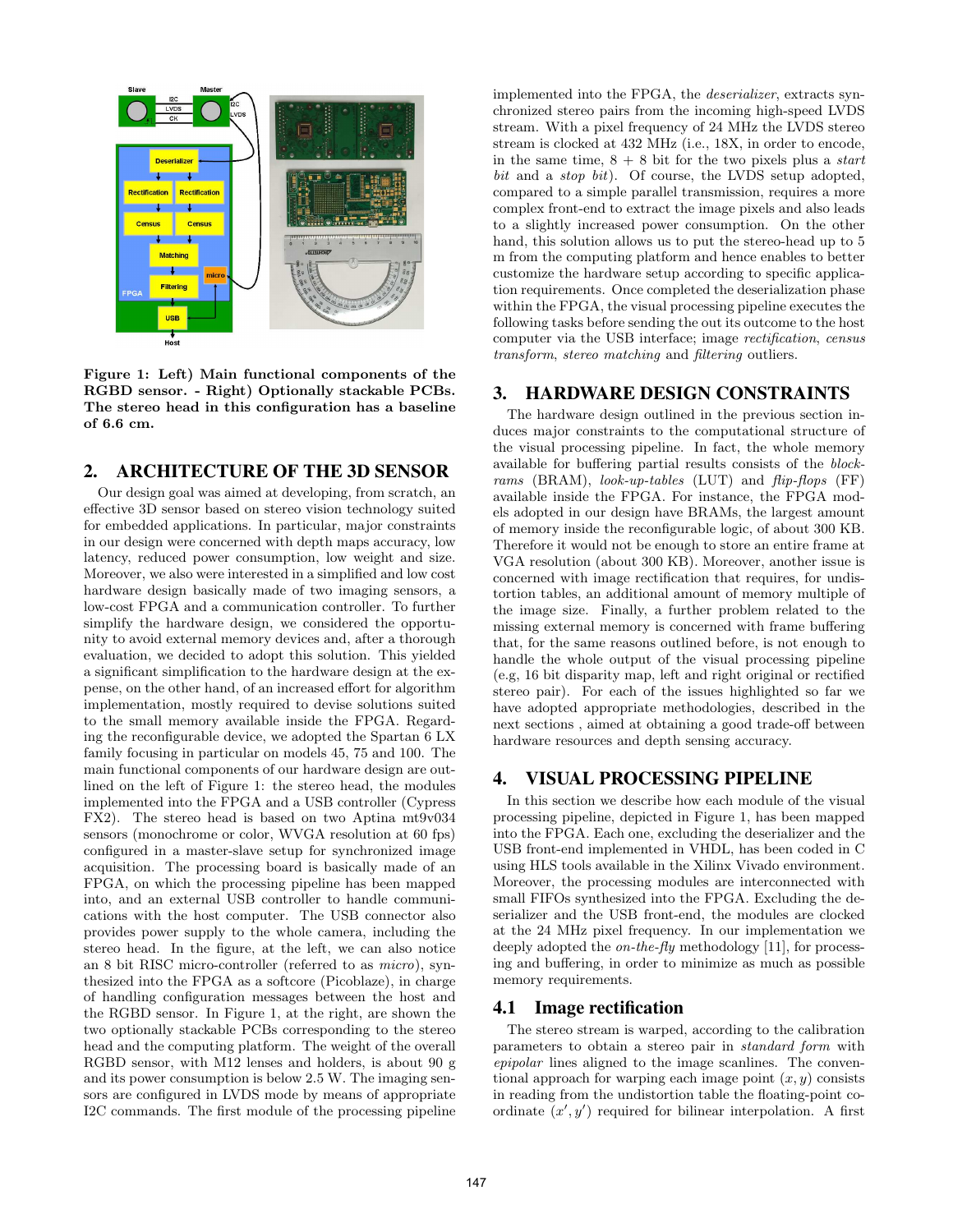

Figure 2: Image warping with highlighted points involved in bilinear interpolations.

issue in this method consists in the floating-point computation that, on FPGAs, can be very demanding in terms of logic resources. To deal with this problem we adopt *fixed*point arithmetic. Another issue is concerned with timing constraints dictated to access the 4 pixels involved in the bilinear interpolation from the distorted image. We tackle this problem by means of interleaving storing adjacent points on different BRAMs. Moreover, we adopt a circular buffer to store into the BRAMs the minimum amount of scanlines required for buffering distorted images incoming from the imaging sensors. Nevertheless, the other, and major, issue is concerned with the size of the undistortion tables that, as previously outlined, does not fit with the overall memory available within the FPGA. To deal with this problem we sub-sample the original undistortion tables, as depicted in Figure 2, with a strategy inspired by [7]. That is, starting from each point of the undistorted image, we locate the four closest points in the corresponding sub-sampled distortion table, stored in four different BRAMs, and compute, by means of bilinear interpolation with fixed-point arithmetic, the location  $(x', y')$  in the distorted image shown at the left of the figure. Once obtained  $(x', y')$  we read the four closest image pixels, again stored on four different BRAMs, and perform a bilinear interpolation, by means of fixed-point arithmetic, to obtain the undistorted pixel value at coordinate  $(x, y)$ . This strategy yields to a significant reduction of the original undistortion tables (by a factor  $S^2$ , where S is the sub-sampling factor), that become compatible, selecting the appropriate S parameter, with the memory resources available inside the FPGA. Despite the described simplifications, with standard lenses and appropriate parameters it does not impact significantly stereo correspondence even with algorithms that rely on point-wise matching costs. Moreover, if correctly implemented, it perfectly fits with the resources available inside the FPGA.

Finally we observe that although the adopted strategy based on equidistant sampling of the rectification tables provides a compression factor compatible with the logic resources, an approach based on a non-equidistant strategy, currently under evaluation, might further improve the overall compression factor.

### 4.2 Census transform

The two rectified images are then processed by census modules to robustly emphasize their content before the stereo correspondence phase. The census transform, proposed in [19], is a non-parametric local image transform. It considers the relative ordering of nearby pixels intensity wrt the one under examination and is robust to strong radiometric distortions that typically occur in practical application scenarios as reported in [9]. For this reason and for its particularly hardware-friendly computational structure, it is widely



Figure 3: Left) - pixels involved in the census transform. - Right) Eight scanlines deployed by the original SGM algorithm and, in green, those involved in our implementation to reduce memory requirements and latency.

adopted in many stereo vision systems. Despite its effectiveness, the census transform in its basic formulation becomes unreliable in regions with a reduced *signal to noise* ratio and, for this reason, we implemented a filter that allows to discard disparity values computed in such regions. A methodology to improve the effectiveness of the original census transform [19] consists in using a ternary value, as proposed in [16]. However, this strategy would increase the hardware resources and, for this reason, it has not been adopted in the current implementation. Figure 3, at the left, shows the five pixels involved in our implementation of the census transform. The adopted 4 bit census transform, compared to the original 8 bit approach, provides sufficient cues to the stereo correspondence algorithm to reliably detect homologous points. Moreover, our strategy reduces hardware complexity for Hamming distance computation and buffering requirements for partial results. As for any other module of the visual processing pipeline, exploits on-the-fly strategy for input, output and processing.

## 4.3 Stereo matching

According to [12], stereo correspondence algorithms can be broadly classified in local and global approaches. Although in recent years local algorithms have significantly improved their performance, global approaches are generally more effective, in particular in ambiguous regions characterized by low signal to noise ratio. In fact, these methods, by enforcing a smoothness constraint to the resulting disparity map can deal with such regions by means of a global reasoning approach aimed at minimizing, on the whole image/disparity domain, the energy function (1) made of two components: the matching cost or *likelihood* term  $E_L$  and the smoothness term  $E_S$ .

$$
E(D) = E_L(D) + E_S(D)
$$
\n<sup>(1)</sup>

The likelihood term, computed point-wisely or aggregating matching costs, encodes how well the input stereo pair fits with the disparity hypotheses. The smoothness term penalizes disparity changes within nearby points. Unfortunately, when the nearby points considered to evaluate the smoothness term belong to a 2D domain, minimization of (1) is a  $\mathcal{N}(p)$  hard problem and its approximate solution requires iterative methodologies such as graph-cut or beliefpropagation. These latter approaches are not suited for our computing architecture and in general, in their original formulation, for most FPGA-based computing architectures.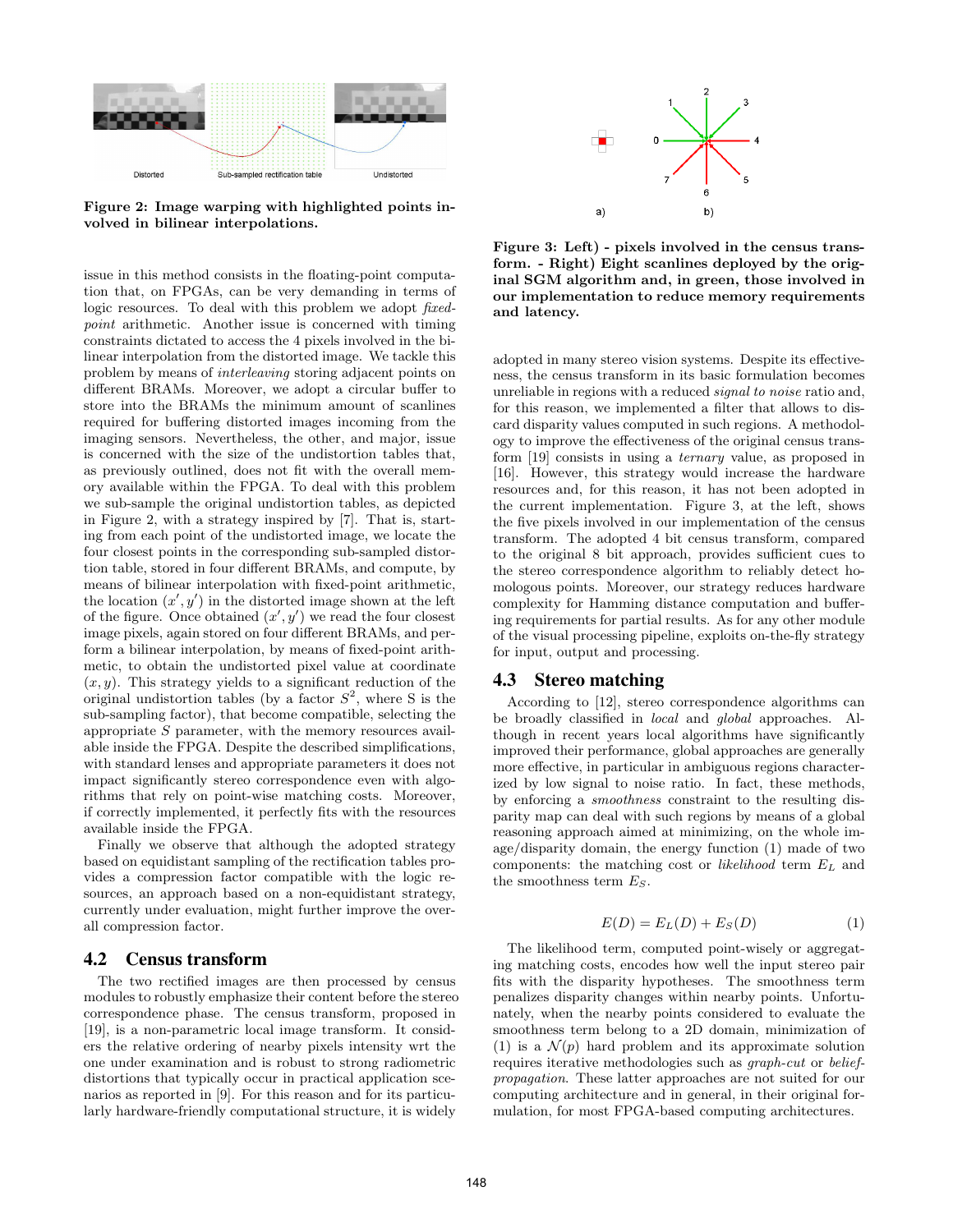Table 1: RMSE concerned with horizontal (left) and vertical (right) distortion displacements for different sampling factors  $S(2, 4, 8, 16, and 32)$  and number of bits  $(1,2,3,$  and 4) for fixed-point arithmetic

| $S=2$   | 0.168965, 0.161948                                                                         | 0.089465, 0.090001 | $\mid$ 0.046934, 0.047659 $\mid$ 0.023989, 0.024062 |                                                                      |
|---------|--------------------------------------------------------------------------------------------|--------------------|-----------------------------------------------------|----------------------------------------------------------------------|
|         | $S=4$   0.211688, 0.208164   0.113027, 0.114550                                            |                    | $\mid$ 0.059024, 0.059682 $\mid$ 0.030469, 0.030555 |                                                                      |
| $S = 8$ | 0.245530, 0.248436   0.129072, 0.132286                                                    |                    | $\mid$ 0.066510, 0.067980 $\mid$ 0.033493, 0.034363 |                                                                      |
| $S=16$  | 0.267847, 0.276945                                                                         |                    |                                                     | $0.136280, 0.140552 \mid 0.070684, 0.073966 \mid 0.039621, 0.039676$ |
|         | $S=32$   0.282557, 0.297991   0.156523, 0.158604   0.110491, 0.100273   0.102517, 0.076500 |                    |                                                     |                                                                      |

However, when the smoothness term is computed on a 1D domain, minimization of (1) can be carried out, very efficiently, in polynomial time by means of scanline-optimization (SO) approach [12]. Starting from this observation, in [8] was proposed an efficient method for accurate stereo matching that exploits multiple and independent SO computation. In its original formulation, on each of the 8 scanlines shown in Figure 3, SGM minimizes (1) using as penalty term  $E<sub>S</sub>$  for smoothing; 0 for disparity hypothesis equal to the disparity found in the previous point along the scanline, P1 (greater than 0) when the disparity hypothesis differs of  $\pm$  1 and P2 (greater than P1) when it differs more than  $\pm$  1. The energy term E, computed independently on each scanline are summed and on the aggregated energy term the minimum value is determined according to a winner-take-all strategy. Unfortunately, the SGM approach is demanding in terms of memory requirements and certainly not suited for our computing architecture. Moreover, it requires to scan the entire image domain from top to bottom and vice-versa increasing latency. Although implementation of the original SGM algorithm on FPGA-based architectures are feasible as reported, for instance in [5], this requires and external memory device with enough bandwidth to sustain back and forth high speed transfers of large amounts of partial computations.

Our strategy consists in a memory efficient approach that considers the 4 out of 8 scanlines depicted, in green, at the right of Figure 3. A similar strategy, as reported in [2], significantly reduces memory issues at the expense of a slight reduction in accuracy. In our implementation, the matching cost  $E_L$  is the aggregated Hamming distance computed on  $3 \times 3$  patches of the census transformed images. Along each scanline, the 11 bit costs  $E$  computed for the previous pixel, are stored in different BRAMs to allow parallel access. The computed costs  $E$  are then added, in parallel, for the whole disparity range and the overall minimum value is determined in parallel. It is worth to point-out that our pipeline currently works at pixel frequency and hence we do not take advantage of pipelined computations at higher frequency.

# 4.4 Filtering

The disparity map is further processed, by the filtering module depicted in Figure 1, to remove outliers as well as to improve accuracy. Specifically, this filter includes the following modules:

- Low-texture We process the reference rectified stereo pair with an horizontal Sobel filter computed on a 3×3 patch to determine the local degree of texture and selectively discard disparity values according to a threshold parameter.
- Uniqueness constraint When the *uniqueness* constraint is violated, we keep the disparity value of the point

in the reference image with the best score and discard the other colliding disparity value [3]. This strategy turns out to be effective to detect occluded points and, compared to the traditional left-right consistency constraint, provides similar results [3] with a smaller memory footprint.

- Median filtering It removes small inconsistencies between nearby pixels  $(3 \times 3 \text{ patch})$  in the disparity map without introducing new disparity values.
- Subpixel refinement It determines, by fitting a parabola in proximity of the minimum cost, the subpixel disparity refinement that in the current implementation is  $\frac{1}{8}$ .

The outcome of the visual processing pipeline consists of the 16 bit disparity map, the rectified stereo pair and, optionally, the original stereo pair. Unfortunately the USB controller adopted in the current prototype does not have enough bandwidth to transmit such data at the same rate of the visual processing pipeline. However, the USB controller enables to transmit 3 images (e.g., rectified stereo pair and 16 bit disparity map) at about 22 fps. Another issue, related to image transmission, is concerned with the missing frame buffer. In fact, being not available a conventional frame buffer to store the outcome of processing, we transmit this data by means of a packet-based strategy that encodes on the same USB stream images and disparity maps with minimal buffering requirements.

# 5. EXPERIMENTAL RESULTS

In this section we report results concerned with the proposed RGBD sensor. Specifically, we analyze in detail the behavior of the simplified rectification process compatible with our constrained computing architecture, report the output of the proposed raw processing pipeline on realistic image datasets, provide implementation reports on different FPGA models and briefly report results regarding two embedded vision applications that rely on our RGBD sensor for accurate and dense depth measurements in real-time.

As previously pointed out, a traditional rectification approach based on full distortion tables would not be compatible due to memory limitations with our computing architecture. For this reason we have adopted a simplified approach based on regularly sub-sampled distortion tables that entirely fit within BRAMs and fixed-point arithmetic to reduce logic resources. In Tables 1 we report for horizontal and vertical undistortion displacements the root mean square error (RMSE) between groundtruth data, computed according to OpenCV calibration functions, and the outcome of the simplified rectification process changing the sub-sampling factor S (row) and the number of bits deployed for fixed-point arithmetic. The focal length is 3.8 mm. Observing the table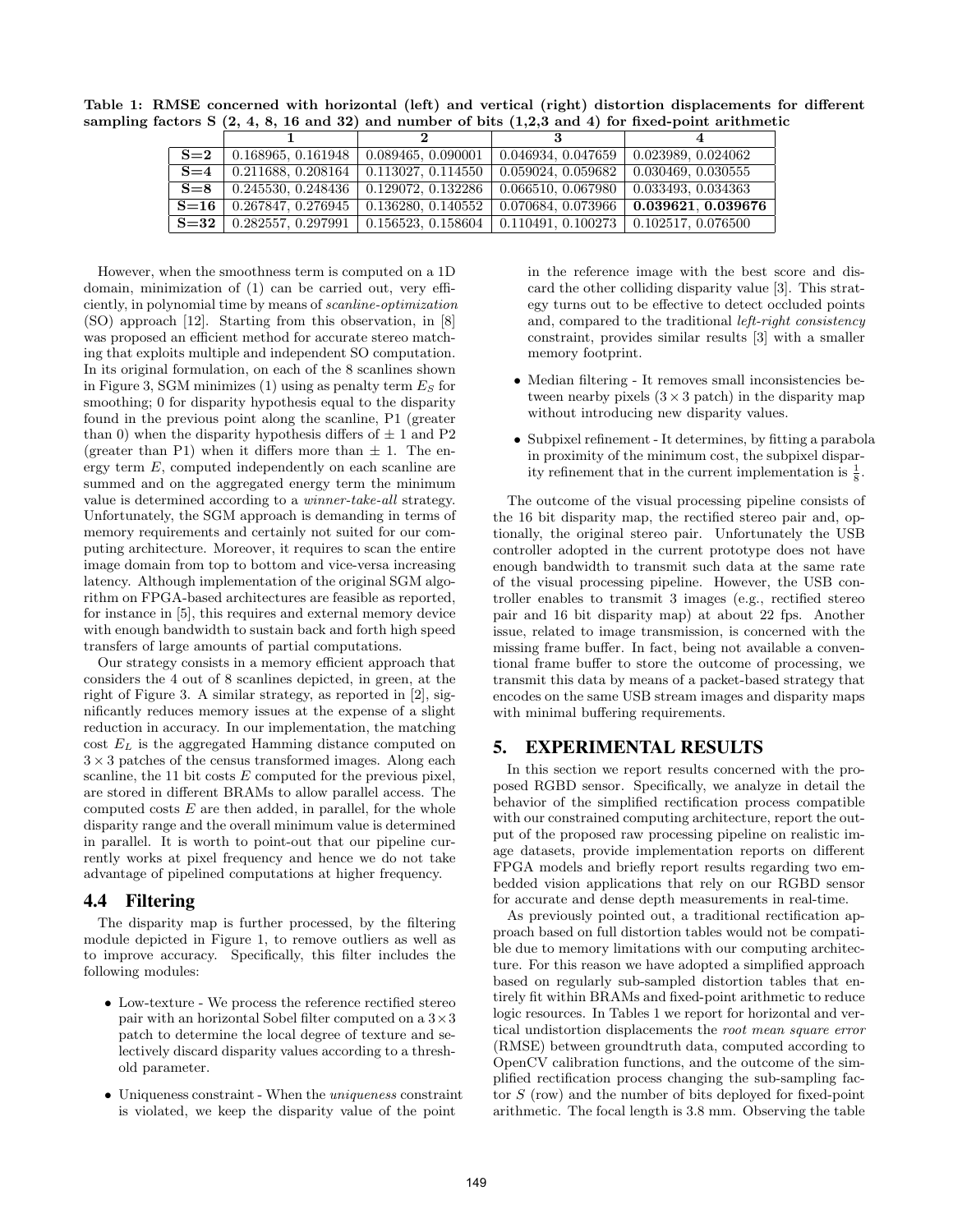

Figure 4: Raw disparity maps computed on a stereo pair of the Kitti dataset (Top) and on a stereo pair acquired with our stereo-head (Bottom).

we can notice that the RMSE is always below 0.3 pixel even in the worst case (sub-sampling factor 32 and 1 bit for fixedpoint arithmetic computations). With a reasonable trade-off between accuracy and memory/resource, sub-sampling factor 16 and 4 bit for fixed-point, the RMSE drops below 0.04 pixel. Hence, and as also confirmed by our evaluation in different application scenarios, the simplified strategy does not perturb significantly disparity map computation. Moreover, it makes manageable the undistortion parameters within the FPGA. In fact, compared to the standard approach based on full undistortion tables, in our setup, the amount of elements is reduced by a factor  $S = 16^2$  that, considering images at VGA resolution (640), means that the amount of required elements drops from 307200 to 1200. This latter values is fully compatible with the internal memory resources of most FPGAs and certainly with our target Spartan 6 devices.

Table 2 compares the raw results of the proposed hardwarefriendly version of the SGM algorithm with [14] and [18], according to the metric defined in [14], on two images of the Middlebury dataset [12]. We can notice a significantly lower average error with respect to [14] and [18]. In figures 4 we report, at the top, the raw disparity maps computed with a stereo pair of the KITTI [6] dataset and, at the bottom, with a stereo pair acquired with our camera. Observing these maps, we can notice that, in both cases, the proposed approach allows to infer quite accurately the 3D structure of the sensed scene. The results reported in the figure do not include the filtering module that is particularly effective to remove outliers. In Figure 5, we report the output of

Table 2: Average errors, computed according to [14] on non-occluded points, for Teddy and Cones [12].

|       | Ref.<br> 14 | Ref. [18] | Proposed |
|-------|-------------|-----------|----------|
| cones | 29.2        |           | 2.74     |
| teddy | 26.8        |           | 2.90     |



Figure 5: Two practical and real-time applications of the proposed 3D sensor. Top, 3D people tracking (RGBD sensor configured at  $640 \times 480$  resolution). Bottom, a wearable mobility aid for the visually impaired (RGBD sensor configured at  $320 \times 240$  resolution).

two embedded applications that rely on the proposed RGBD sensor for depth sensing. At the top of the figure, results regarding a 3D people tracking system and, at the bottom, results concerned with a wearable mobility aid for the visually impaired that detects and categorizes obstacles by processing the 3D data provided by our RGBD sensor. The results reported in the figure include the filtering module that effectively removes most outliers and occlusions.

Figure 6 reports, for the proposed stereo matching module only, the implementation results on three different Spartan 6 models (45, 75 and 100) for a constant disparity range of 32. Focusing the attention on the 75 model, we can notice that the stereo matching module requires 38 % BRAMs, 9 % Flip-Flops and 50 % of LUTs leaving a significant amount of resources for the other, and less demanding modules, included in the processing pipeline. In this specific implementation, as already pointed-out, our processing pipeline is clocked at the same frequency of the incoming pixels.

Our RGBD sensor, processing at 30+ Hz stereo pairs with a disparity range of 32 at VGA resolution has an overall power requirement (provided by the USB cable) below 2.5 W. When used wit an embedded CPU board such as the Odroid U3, the overall power consumption is about 5 W, comparable to the solution proposed in [10]. The overall weight of RGBD sensor with M12 lenses and holders is about 90 g and hence suited for application domains, such as those involving UAVs/drones and wearable devices, where weight, size and power consumption are major concerns.

# 6. CONCLUSIONS

In this paper we have described the architecture of a custom RGBD sensor based on passive stereo technology and its visual processing pipeline self-contained into a single and low-cost FPGA. Although the simplified hardware design proposed, compared to more complex solutions, has several advantages (costs, power consumption, weight and size) the implementation of a processing pipeline for accurate dense depth measurements required a significant effort aimed at determining the best trade-off between accuracy and logic resources. The results of this work is a compact, lightweight and accurate RGBD sensor capable of processing stereo pairs at 30+ Hz at VGA resolution and with small energy requirements compatible with the constrained power supply pro-